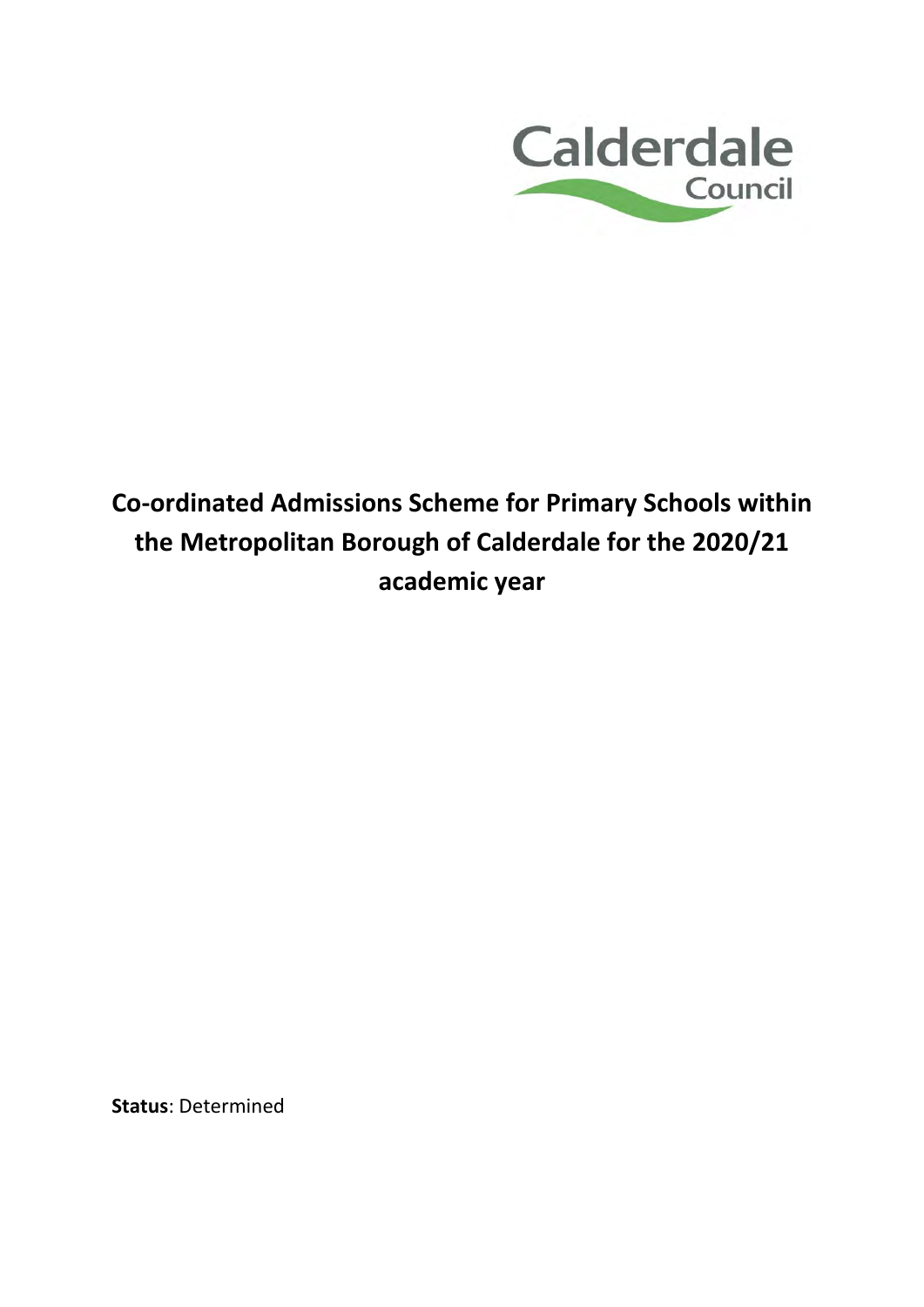## **Co-ordinated Admissions Scheme for Primary Schools within the Metropolitan Borough of Calderdale for the 2020/21 academic year**

### **1. Introduction**

- 1.1 This scheme for co-ordinated admissions has been prepared in accordance with The School Standards and Framework Act 1998, The School Admissions (Admission Arrangements and Co-ordination of Admission Arrangements) (England) Regulations 2012 and The School Admissions Code.
- 1.2 Each Local Authority is required to have a scheme for co-ordinating the arrangements for the admission of pupils to Primary schools within the Local Authority (LA) area.
- 1.3 A co-ordinated admissions scheme seeks to ensure that every child living in a local authority area, who has applied in the normal admission round, receives one, and only one, offer of a school place on the same day.
- 1.4 A co-ordinated admissions scheme also seeks to ensure that a child living in a local authority area, who has applied for a school place in any other year group, receives only one offer of a school place.
- 1.5 It is a requirement of the local authority to enable the parent of a child in the area of the authority, to express a preference as to the school at which they wish education to be provided. The offer of a place should be the responsibility of the "home" local authority.
- 1.6 Every local authority is required to exchange information with regard to the expression of a preference for a school outside of the local authority in which the pupil lives.
- 1.7 The School Admissions Code requires admission arrangements to be as simple as possible for parents to use and admission criteria to be clear, fair and objective.
- 1.8 This scheme has been produced following advice taken from the Calderdale Admissions Forum and will be implemented from the academic year commencing September 2020.
- 1.9 The scheme is determined following statutory consultation where necessary.
- 1.10 The scheme shall apply to every maintained primary school and academy in the Local Authority area (except special schools) and shall take effect in September 2020.
- 1.11 The Authority will fully coordinate admission arrangements with Bradford, Kirklees, Lancashire and Rochdale. However, information will be exchanged with other local authorities where appropriate.

### **2. Interpretation and Glossary**

2.1 In this scheme –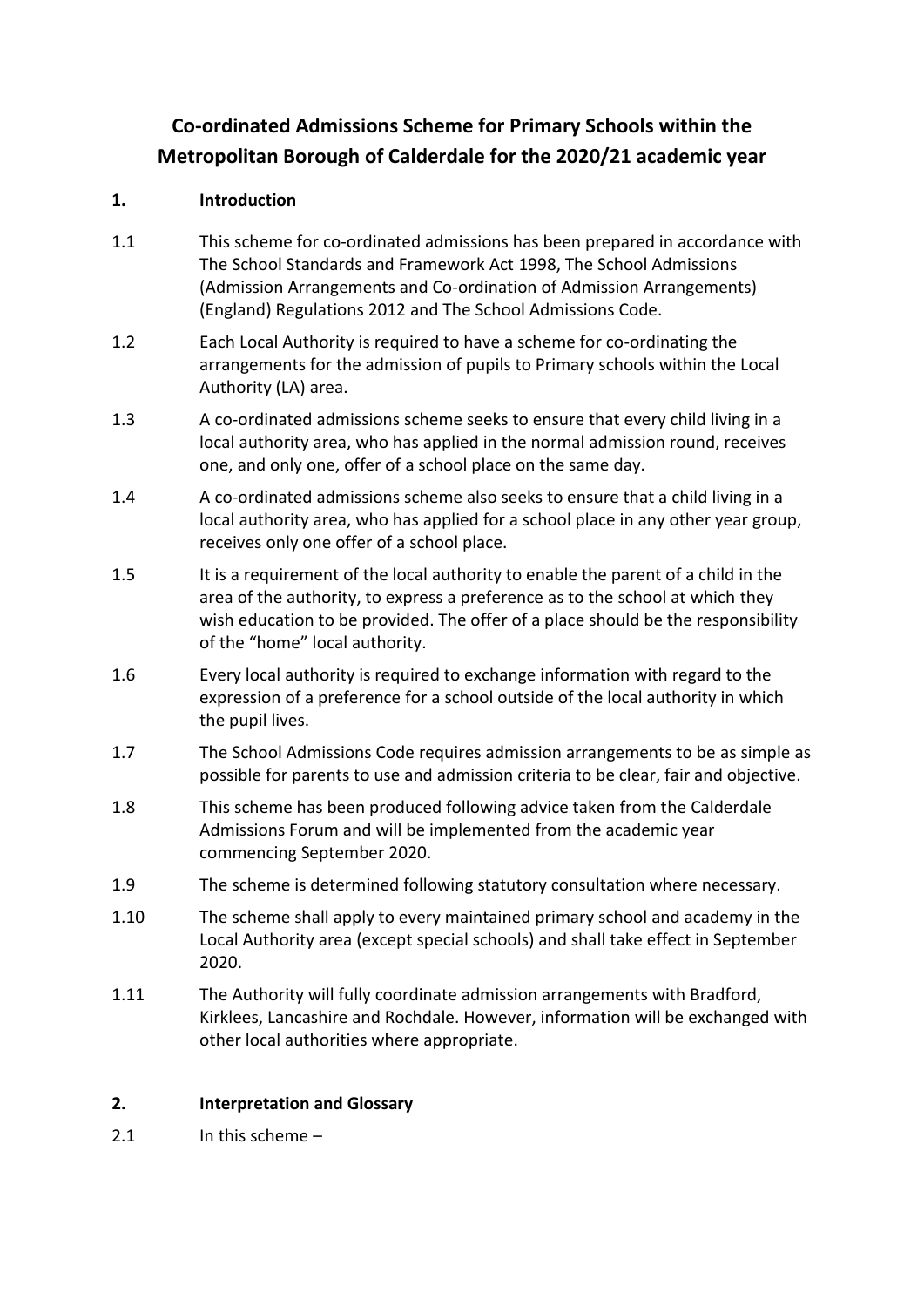"The Local Authority" means The Borough Council of Calderdale acting in their capacity as Local Authority.

"The Local Authority area" means the area in respect of which The Borough Council of Calderdale is responsible for maintaining schools.

"Primary education" has the same meaning as in section 2(1) of the Education Act 1996.

"Secondary education" has the same meaning as in section 2(2) of the Education Act 1996.

"Primary school" has the same meaning as in section 5(1) of the Education Act 1996.

"Secondary school" has the same meaning as in section 5(2) of the Education Act 1996.

"School" means an academy, community, foundation or voluntary school (but not a special school) which is maintained by the Local Authority.

"Admission authority" in relation to a community or voluntary controlled school means the Local Authority. "Admission authority" in relation to a foundation or voluntary aided school means the governing body of that school. "Admission authority" in relation to an academy means the academy trust of that school.

"The specified year" means the school year commencing at, or about, the beginning of September 2020.

"Admission arrangements" means the arrangements for a particular school or schools which govern the procedures and decision making for the purpose of admitting pupils to the school.

"In Year Application (casual transfer)" means any application for a place within any year group received during the school year beginning September 2020.

"Eligible for a place" means that a child has been placed on a school's ranked list at such a point which falls within the school's published admission number.

"Parent" means parent or carer; a person with parental responsibility for the child.

#### **3. The Application**

- 3.1 Parents must make an online application which will be used for the purpose of admitting pupils into the first year of primary education in the year specified. The online application facility will be available from 19 November 2019 up until the deadline of 15 January 2020.
- 3.2 The online application will:

 invite parents to express up to five preferences in rank order. The schools listed can be within Calderdale, outside of Calderdale or a combination of both;

invite parents to give any reasons for their preferences;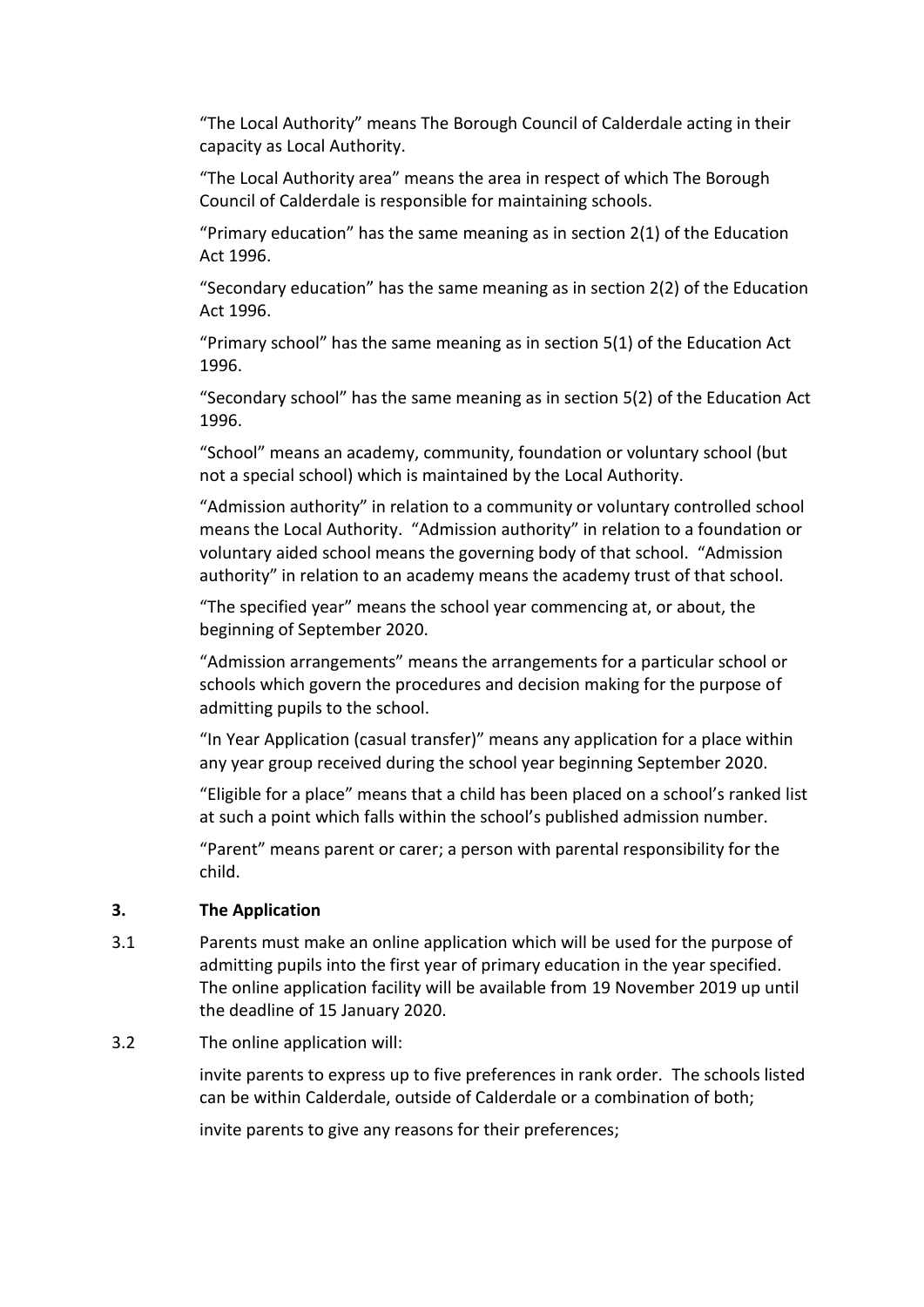specify the closing date for submitting their preferences and detail where any supplementary information forms must be returned.

3.3 The Local Authority will ensure:

 that the admission to primary school information is available for parents on request from the Local Authority and from all maintained primary schools in the Local Authority area. This material will be widely publicised;

 that all preferences expressed on the application are valid applications. The governing body/academy trust of a voluntary aided school or academy can request additional information on a supplementary form, where that school has been expressed as a preference. A supplementary form can only be requested where additional information is required for the governing body/academy trust to apply their oversubscription criteria. Any supplementary forms should be returned to the relevant school. Any supplementary forms received by the Local Authority will be passed to the relevant school;

 that where a school receives a supplementary form, it will not be regarded as a valid application unless the parent has also submitted an online application and the school has been expressed as a preference. Parents will not be under any obligation to complete a school's supplementary form where this is not strictly required for the governing body/academy trust to apply their oversubscription criteria.

- 3.4 The closing date for applications is 15 January 2020.
- 3.5 The application and any supporting documents, where requested, must be returned to the Local Authority by this date.
- 3.6 Supplementary forms, where applicable, must be submitted by parents to the relevant schools. This should be by 15 January 2020 unless otherwise specified.

#### **4. The Application Process**

- 4.1 The Local Authority will act as an agent for foundation, voluntary aided schools and academies.
- 4.2 The Local Authority will make decisions with respect to the offer or refusal of a place where:

a child is eligible for a place at more than one school;

a child is not eligible for a place at any of the schools expressed as a preference.

4.3 The timetable for the process is as follows:

15 January 2020 – Close date for all applications to be submitted to the Local Authority. All applications received by this date will be classed as on time.

By 11 February 2020 the Local Authority will notify the admission authority for each voluntary aided and foundation school (and academies where relevant) of every preference made for their school.

By 11 February 2020 the Local Authority will notify other local authorities of any parental preference for schools outside of Calderdale.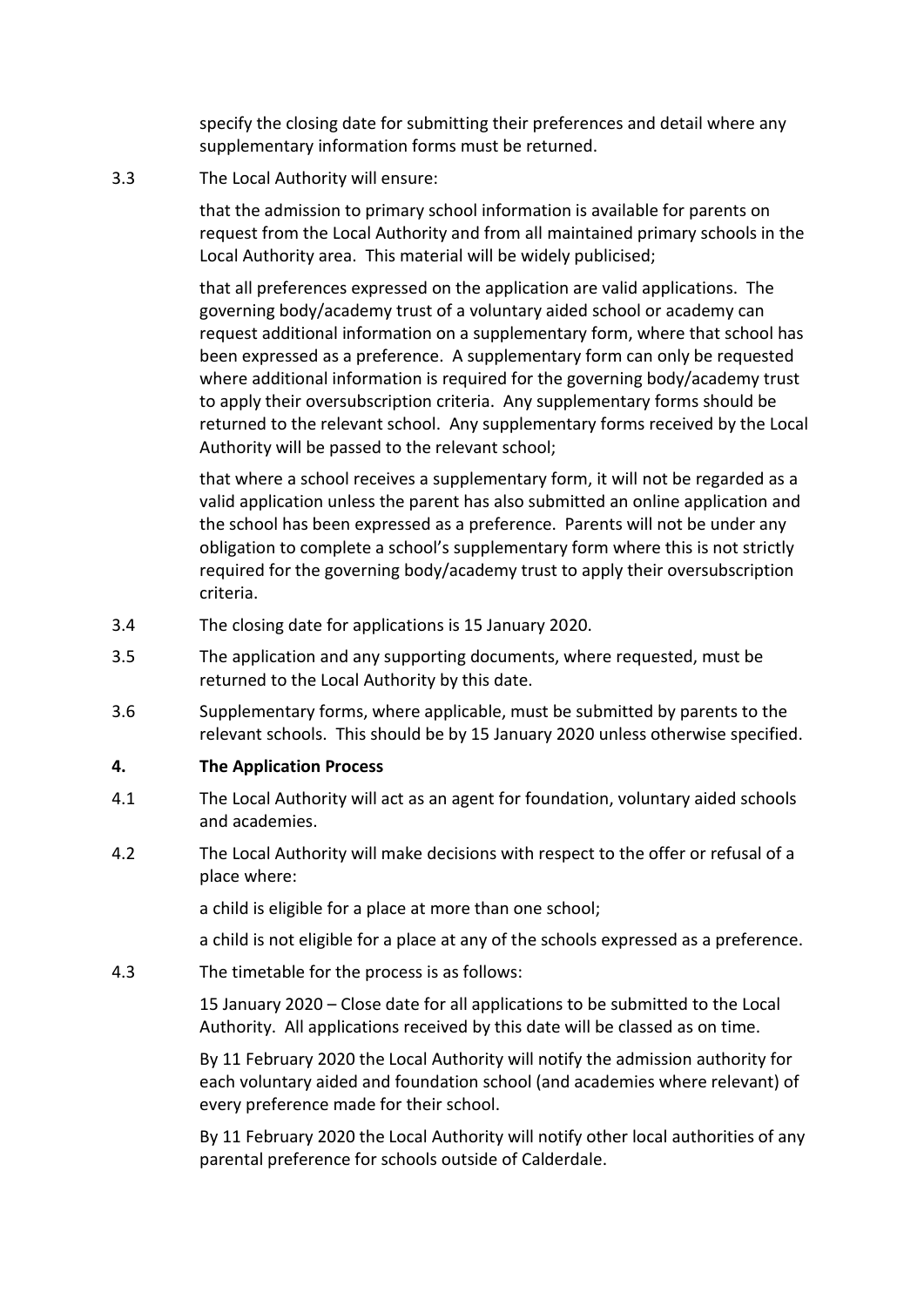By 27 February 2020 the admission authority for each voluntary aided and foundation school (and where relevant academies) will have considered all of the preferences for their school and have provided the Local Authority with a ranked list of all applicants in accordance with their oversubscription criteria.

4.4 The Local Authority will then match this ranked list against all other ranked lists and:

> Where a child is only eligible for a place at one of the preferred schools, that school will be offered;

where a child is eligible for a place at two or more of the preferred schools, they will be allocated a place at whichever one is ranked highest.

- 4.5 Where a child is resident within the Local Authority area and is not eligible for any of the preferred schools, they will be allocated a place at the school nearest to the family home that has a vacancy (this will be within a 2 mile walking distance wherever possible).
- 4.6 By 11 March 2020 the exchange of information with other local authorities in respect of provisional offers will have commenced.
- 4.7 By 28 March 2020 the Local Authority will have notified other local authorities of the final places in Calderdale schools that can be offered to their residents.
- 4.8 By 28 March 2020 the Local Authority will have made decisions with regards to the offer or refusal of a place where:

a child is eligible for a place at two or more of the preferred schools;

a child is resident in the Local Authority area and is not eligible for a place at any of the preferred schools.

- 4.9 By 10 April 2020 the Local Authority will inform all Calderdale schools of the pupils to be offered places at their school.
- 4.10 On 16 April 2020 (National Offer Day) the Local Authority will inform parents of their allocation of a school place.
- 4.11 The offer information provided to parent will include:

the name of the school at which a place is offered;

the reason why the child is not being offered a place at any of the other schools listed as a preference on the application;

information about their statutory right of appeal against the decisions to refuse places at the other preferred schools;

information on how to be considered for alternative school places that may become available after 16 April 2020.

#### **5. Applications for children of UK Service Personnel**

5.1 Applications for children of service personnel with a confirmed posting to the Local Authority area will be considered in advance of the family moving in to the area. Where possible an application must be included in the normal admission round.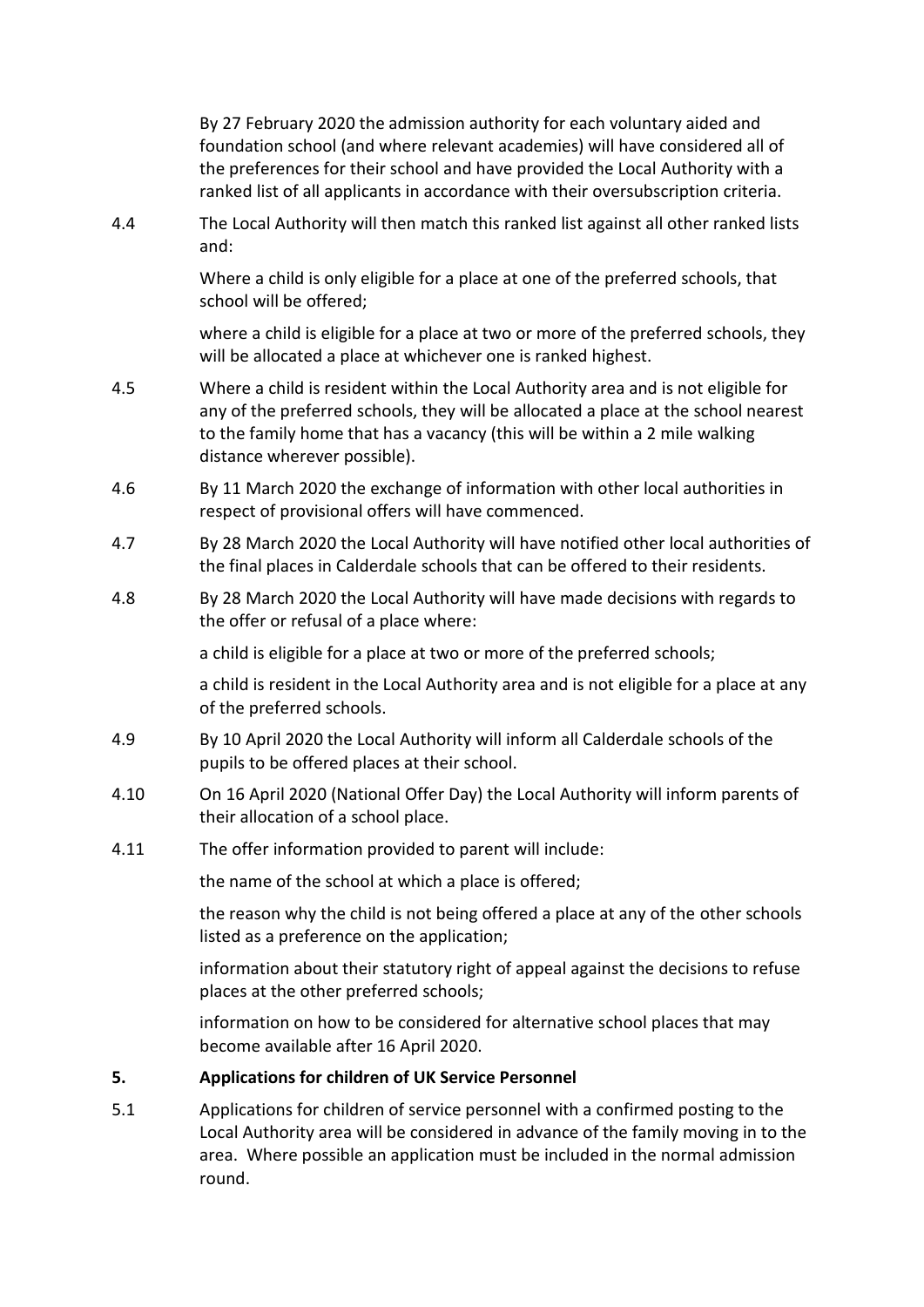- 5.2 An official letter, such as a posting note or letter of support from the Commanding Officer, should be sent to the Local Authority as soon as possible. This should include the relocation date and the unit postal address.
- 5.3 Until a fixed address is available, the unit postal address will be used and a school place allocated accordingly.
- 5.4 The Local Authority will not refuse a child of UK service personnel a place because the family does not currently live in the area. It is also not permitted to reserve places for these children.
- 5.5 Children will be considered to be siblings if any brother or sister (including step siblings living at the same address) have been formally offered and have accepted a place at the school. This will not apply if the sibling is in Year 6.
- 5.6 All applications will be dealt with in accordance with these admission arrangements.

#### **6. Applications for children from overseas**

- 6.1 Children who hold a British Citizen passport, or children whose passport has been endorsed to show they have the right of abode in the country, are entitled to apply for a place at a maintained school. The passport or visa should be made available for inspection before an offer of a school place can be made.
- 6.2 Applications on behalf of children currently living outside the UK will be considered but until the child is resident in the country their home address will be considered to be their place of residence outside the UK (exceptions to this would be instances where the children are of parents returning from foreign postings, such as UK service personnel).
- 6.3 If the application is for an oversubscribed school and parental preference cannot be met, an alternative school place within the Local Authority will not be offered until such time as the child is resident in Calderdale.

#### **7. Late Applications**

- 7.1 Late applications are those that have been received after the close date of 15 January 2020.
- 7.2 Late applications will be considered after all those received by the closing date. However, in some exceptional circumstances it may be possible for an application received after the closing date to be considered as on time.
- 7.3 The exceptional circumstances are:

 where a single parent living alone with their child has been ill for some time. The application must be supported by a doctor's note and evidence of being a single parent.

 where a house move over a distance of 2 miles (as determined by a straight line measurement) has been completed between 15 January 2020 and 15 February 2020. This applies to house moves into and within Calderdale. The application must be supported by appropriate evidence (for example a solicitor's letter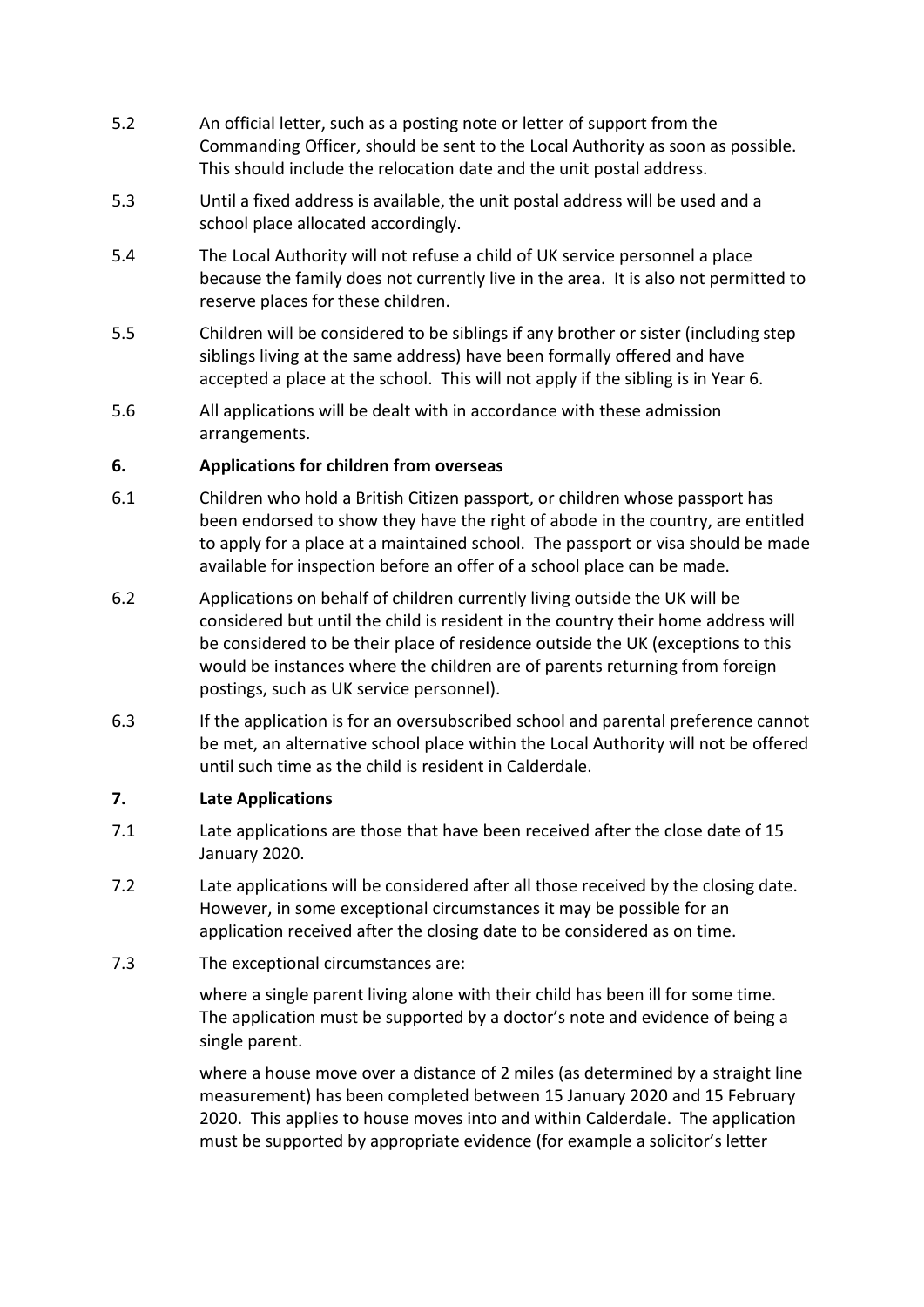confirming the completion of a house purchase or a copy of a tenancy agreement).

 where a service family (or crown servants returning from overseas) is moving into the area after the closing date (see paragraphs 5.1-5.6).

- 7.4 A move of less than 2 miles will not be considered as exceptional circumstances.
- 7.5 Exceptional circumstances will only be taken into account where an application form has been received before 15 February 2020 and where accompanied by all supporting evidence and any supplementary forms.
- 7.6 A late preference for a non-Calderdale school can only be considered if the appropriate admissions authority and relevant local authority determine that there is sufficient time to consider that preference.
- 7.7 Preferences cannot be amended after 15 January 2020, unless a house move over 2 miles (as determined by a straight line) has been completed between 15 January 2020 and 15 February 2020 and is supported by appropriate evidence.
- 7.8 Applications received between 16 January 2020 and 15 April 2020 will, as far as is reasonably practicable, receive the allocation of a school place on 16 April 2020 (National Offer Day).
- 7.9 Applications received between 16 April 2020 and 1 May 2020 will be processed along with any reallocation requests (see paragraphs 8.1-8.9), with the allocation of a place being made by 15 May 2020.
- 7.10 Applications received after 1 May 2020 will be dealt with in order of date received, with the allocation of a place being made as soon as is possible after 15 May 2020.

#### **8. Reallocation Process**

- 8.1 Parents may ask for their child's name to be kept on a reallocation (waiting) list for any places that may become available after 16 April 2020.
- 8.2 Where reallocation is requested at a higher preference school than has been allocated, the place offered can be retained.
- 8.3 Where reallocation is requested at a lower preference school than has been allocated, or a school which was not originally listed on the application, the place at the higher preference school must be given up.
- 8.4 Where a school has been offered which was not originally listed on the application parents can request reallocation to all of the preferred schools or a school which was not originally indicated on the application.
- 8.5 The reallocation (waiting) lists will be ordered in terms of the school's oversubscription criteria.
- 8.6 Reallocation (waiting) lists for schools will be kept by the Local Authority until the beginning of the new academic year commencing September 2020. Waiting lists will then be maintained by the appropriate admission authority until at least the end of the Autumn term (December 2020). For primary schools where the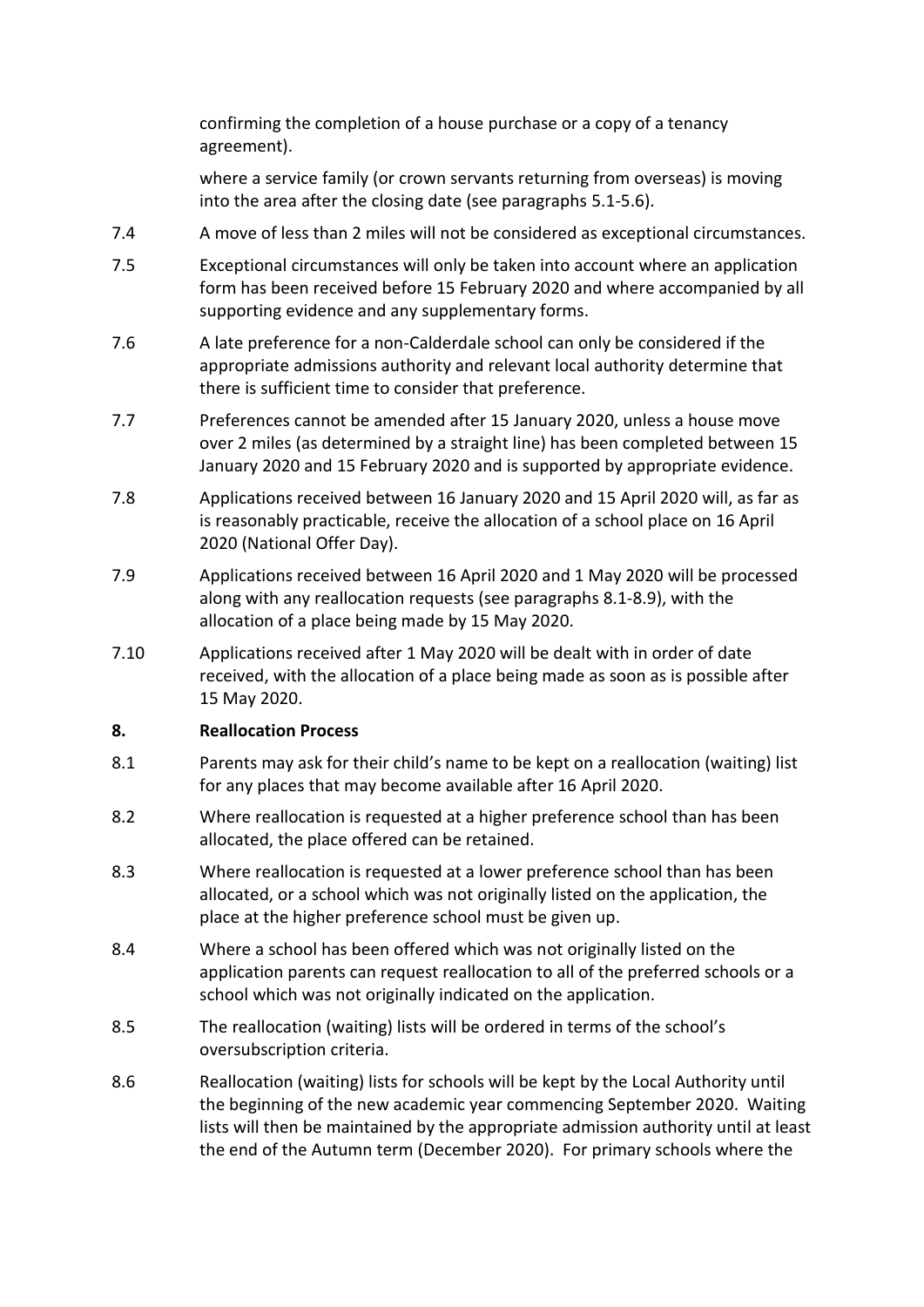Local Authority maintains the waiting lists, these will operate until the end of the academic year.

- 8.7 Parents wishing to apply for a place through reallocation should submit their request by 1 May 2020. All requests received by this date will be considered as on time reallocation requests and the individual schools oversubscription criteria will be applied.
- 8.8 Requests received after 1 May 2020 will be dealt with in order of date received on a weekly basis, with the relevant oversubscription criteria being applied.
- 8.9 The outcome of on time reallocation requests will be notified to parent by 15 May 2020.

#### **9. Proof of address**

- 9.1 The Local Authority reserves the right to ask parents for proof of their address.
- 9.2 Parents/carers must give their child's permanent home address on their application. The allocation of a school place will be made using the child's permanent home address as at 15 January 2020.
- 9.3 A child's permanent home address is defined as being the main, or only, residence where the child usually lives with their parent.
- 9.4 Where parents share parental responsibility for the child but reside in separate properties the Authority will use the address at which any Child Benefit is registered, unless there is evidence to suggest that the child either does not reside at this address or does not spend most of the school week at this address.
- 9.5 The Authority will investigate where there is a discrepancy between the address on the application and its records.
- 9.6 It is the parent's responsibility to provide information to prove the child's permanent home address, as requested by the Authority.
- 9.7 It is for the Authority to determine if, on the balance of probability, the address given on the application is the child's permanent home address.
- 9.8 It is recognised that a child may be residing at a temporary address as at 15 January 2020. A temporary address will only be considered in exceptional circumstances. Examples include:

the child's permanent home address has to be vacated due to structural damage;

the child is homeless.

- 9.9 It is the parent's responsibility to provide evidence of their exceptional circumstance and evidence that their child is not residing at a temporary address to gain advantage in obtaining a school place.
- 9.10 If the Authority finds that a false address has been given the allocated school place may be withdrawn.
- **10. Deferred admission**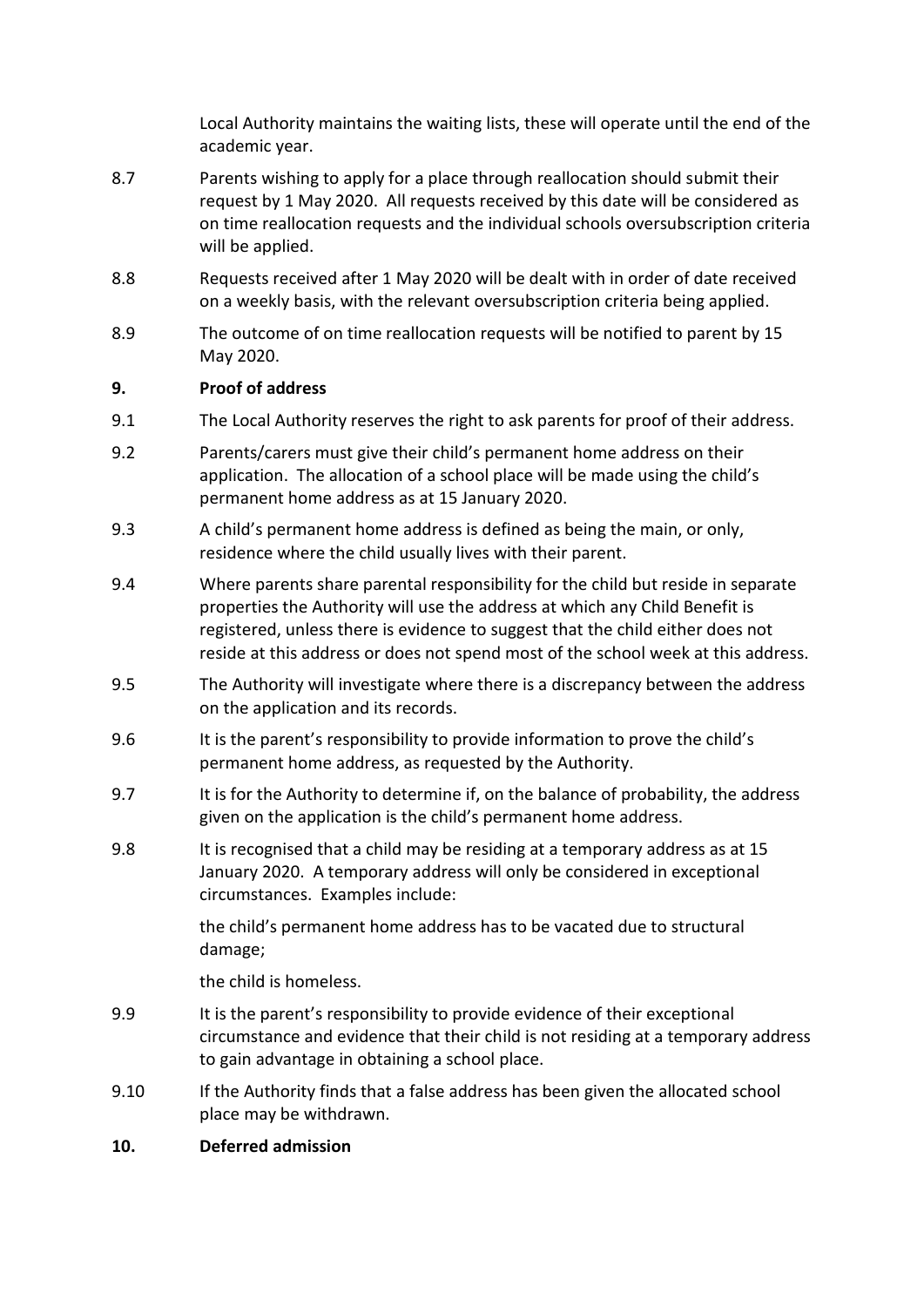- 10.1 Parents do not have to ensure that their child receives full time education until the start of the term following their fifth birthday. However, parents have a right to start their child in school in the September of the academic year following their fourth birthday.
- 10.2 Parents have the option to start their child on a part time basis or defer their child's entry until later that academic year.
- 10.3 If a parent decides to defer their child's entry to the school that they have been offered until later in the academic year, that place will be held for the child and will not be offered to another child.
- 10.4 Entry cannot be deferred beyond the point the child reaches compulsory school age. For children born between 1 April and 31 August parents cannot defer entry beyond the beginning of the April term of the school year for which the offer was made.
- 10.5 If parents decide that they no longer wish to take up their child's school place they must inform the Local Authority, in writing, that the place is no longer required. The place will then be withdrawn and reallocated to another child. Parents must then apply for a place in Year 1 for the following academic year.
- 10.6 Parents wishing to defer entry need to apply by the close date of 15 January 2020. Any request to defer entry or attend part time should be made to the school as soon as an offer is made.

#### **11. Admission of children outside their normal age group**

- 11.1 Parents of a summer born child (born between 1 April and 31 August) may request that they do not start school until the September following their fifth birthday and are admitted out of their normal age group (into reception rather than year 1).
- 11.2 The decision to admit outside of a child's normal age group is made on the basis of the circumstance of each case.
- 11.3 The Local Authority will provide, on request, an application for parents to apply for admission outside of the child's normal age group.
- 11.4 Parents must still apply for a school place by the close date of 15 January 2020. In addition to this they must contact the Local Authority to request a separate application to apply for admission outside the child's normal age group.
- 11.5 Parents must return the application to the Local Authority, along with any accompanying evidence, by the close date of 15 January 2020.
- 11.6 On receiving an application for entry outside of a child's normal age group the Authority will convene a panel to consider the request. This may include, where appropriate, representatives from:

the admission authority;

the Early Years Team;

the Special Educational Needs Team;

Virtual Schools;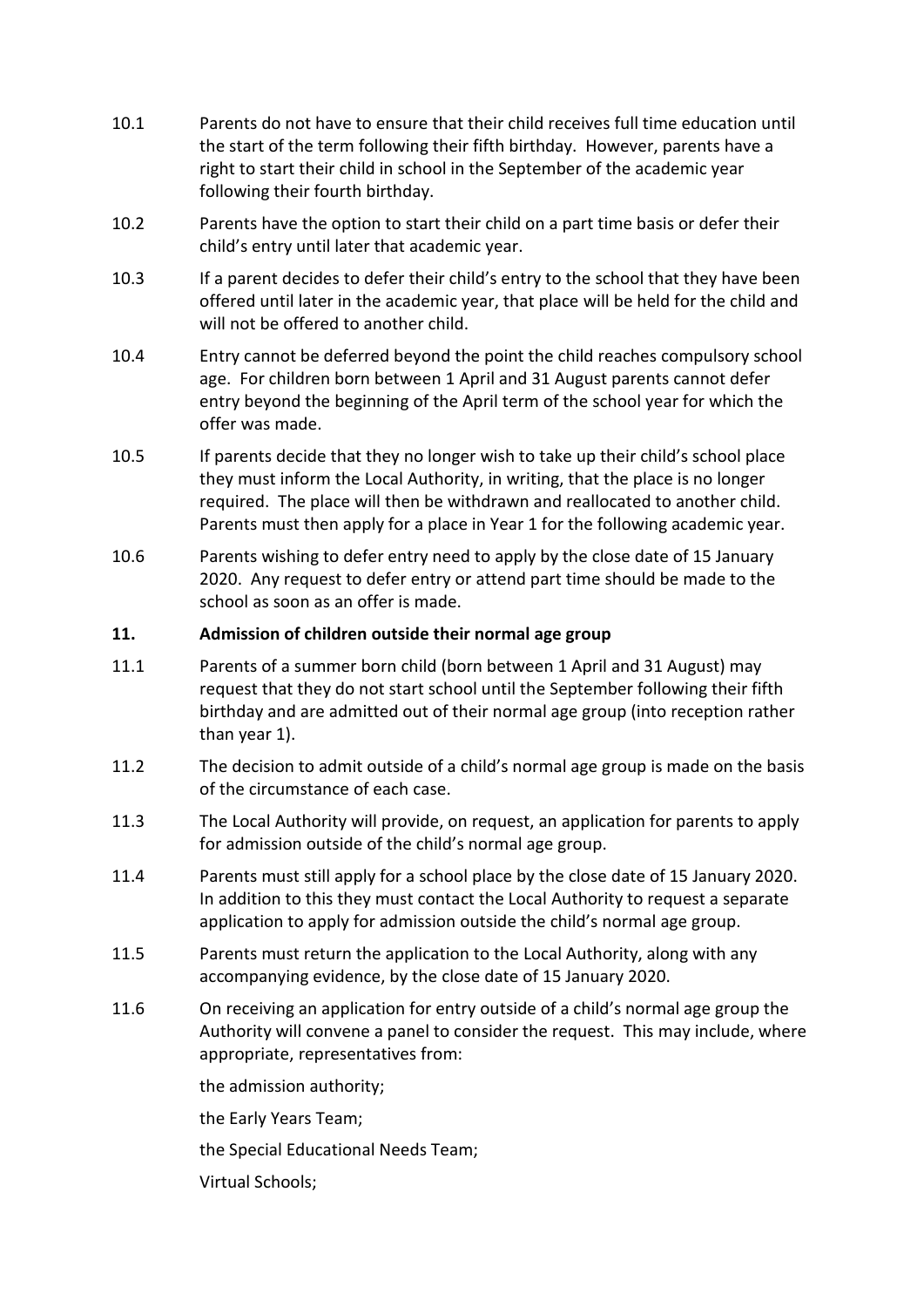the school.

11.7 The panel will look at the following factors when considering the request: the parent's views;

> information about the child's academic, social and emotional development; where relevant, the child's medical history and the views of a medical professional;

the views of the head teacher of the school;

information from any professional persons regarding the child's best interests.

- 11.8 The Panel will make decisions on the basis of the individual circumstances of each case and the best interests of the child concerned.
- 11.9 If the parental request for admission outside the normal age group is agreed, a separate application for a place in the next cohort would have to be made by 15 January 2021. There would be no guarantee that a place would be able to be offered at the preferred school.
- 11.10 If the parental request for admission outside the normal age group is refused, the formal application which has already been submitted will be processed.
- 11.11 When informing a parent of their decision the Local Authority will set out clearly the reasons for their decision.
- 11.12 Parents who are refused a place at a school have the right to appeal to an independent appeal panel. They do not have the right to appeal if they have been offered a place and it is not in the year group they would like.
- 11.13 If parents are dissatisfied with the outcome of their request for admission outside the normal age group they have the right to complain the decision through the Local Authority's complaints procedure.

#### **12. Fair Access Protocol**

12.1 All Calderdale schools will act in accordance with the Fair Access Protocols which have been adopted to give access to educational provisions for hard to place pupils.

#### **13. In Year Applications (casual transfers)**

- 13.1 For parents requesting a primary school place within the Elland, West Central Halifax, North Halifax or Sowerby Bridge areas an 'In Year Application' must be submitted, expressing a preference for up to a maximum of five schools. This also applies to parents resident in Calderdale and wishing to express a preference for their child to be admitted to a school located in another local authority, where coordination exists.
- 13.2 Parents must also have 'Part B' completed by their child's current, or most recently attended, school.
- 13.3 When the Local Authority has received an 'In Year Application' from parent and a completed 'Part B' from the current, or previous, school the application will be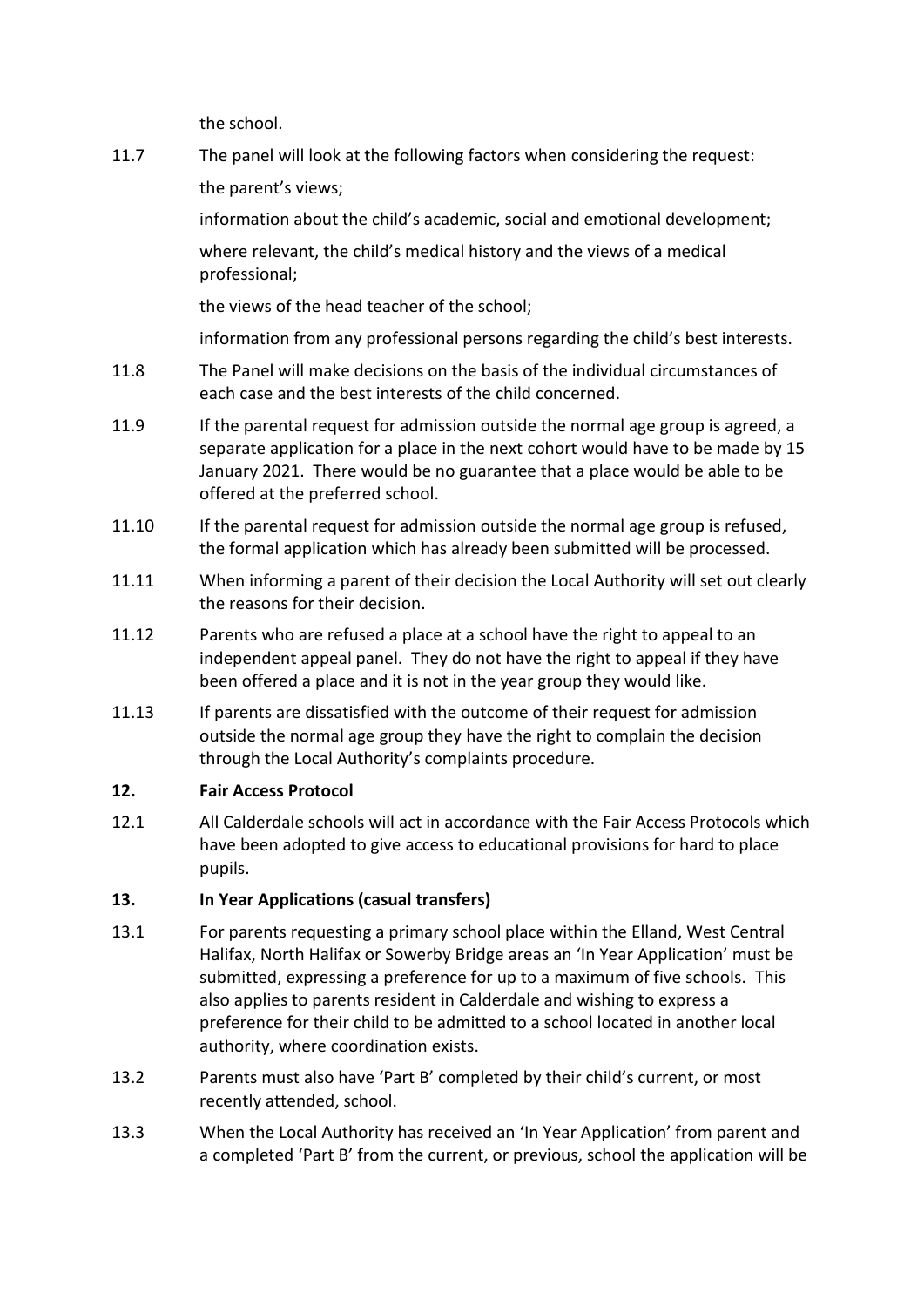presented at the next scheduled meeting of the Behaviour and Attendance Collaborative (BAC).

- 13.4 Behaviour and Attendance Collaborative meetings are held during term time once a fortnight or once every three weeks, depending on area.
- 13.5 Each primary school within the BAC area is represented at the meeting by a person who is empowered to make decisions on behalf of the admissions authority. For schools where the Local Authority is the admission authority a representative may be provided from the school or by the Authority.
- 13.6 Parents will be informed of the outcome of their request in writing by the Local Authority.
- 13.7 If a place is refused at any of the preferred schools the parent will be provided with information relating to their statutory right of appeal.
- 13.8 Where an application has been submitted and a child, resident in the Local Authority area, is without a school place, in the event that one of the preferred schools cannot be allocated, an alternative will be offered.
- 13.9 To apply for a place at a primary school in Calderdale in an area where a Behaviour and Attendance Collaborative does not exist parents should apply directly to their preferred school.
- 13.10 If a parent wishes to request a transfer for a child who is in receipt of an Education, Health and Care Plan they should, in the first instance, contact the Calderdale Council Special Educational Needs Team.
- 13.11 In the case of children looked after an 'In Year Application' should be completed by the allocated Social Worker and the 'Child Looked After' status marked on the application.
- 13.12 Parents of children resident outside of Calderdale should approach their home local authority to apply for a place. If that authority does not coordinate in year applications then the parent can apply via the Calderdale 'In Year Transfer' form.
- 13.13 Where an application for place has been refused at one of the schools involved in a Behaviour and Attendance Collaborative, parent can request that the child's name is added to a waiting list. The child's name will remain on the waiting list until the end of the academic year and the waiting list will be reviewed at each meeting of the Behaviour and Attendance Collaborative.
- 13.14 Where an application for a place at a Calderdale school has been refused, and the school is not involved in a Behaviour and Attendance Collaborative, any request for a child's name to be added to a waiting list should be made directly to the school. It is not a legal requirement for a waiting list to be held beyond the first term of the normal year of entry.
- 13.15 All waiting lists will be maintained in the order of the individual school's oversubscription criteria.